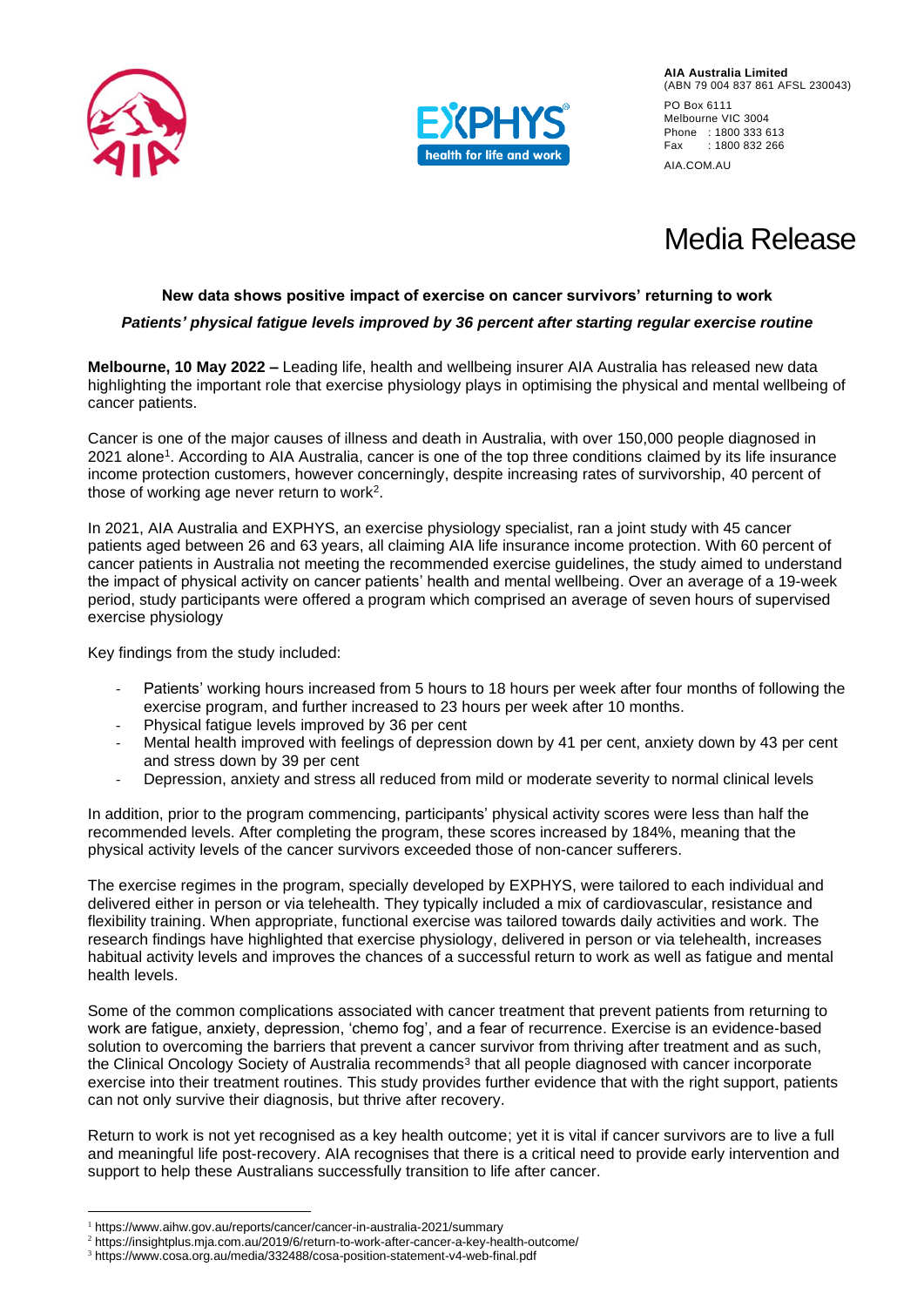AIA Australia CEO and Managing Director Damien Mu said, "To address the major barriers to cancer recovery, we need to recognise that people living with cancer often require additional support that the current system doesn't generally provide. AIA is able to bridge this gap by giving customers access to oncology-specific exercise programs.

"We're pleased that this research highlights the important role that exercise plays in cancer recovery. We hope it encourages further discussion and leads to significant improvements in the quality of life for cancer survivors."

EXPHYS Managing Director, Chris Sinclair, said, "With the health challenges and time commitment of cancer treatment, it's crucial to provide flexible health services that accommodate the needs of each cancer patient. This includes service location, delivery method, and independent exercise support structures.

Our cancer patients were seen at their choice of home, outdoors, hospital, or gymnasium, through mobile inperson or telehealth. We also integrated family, friends, and other community services. This program shows that clinical best-practice exercise oncology guidelines, coupled with accommodating patient preferences, achieves life-changing results for people living with cancer.

This data convincingly builds on the exercise oncology research predominately conducted in university facility settings, by providing 'real world' evidence."

 **-ENDS-**

Contact:

Caroline Roe Bastion Amplify 0432 560 403 [caroliner@bastionagency.com](mailto:caroliner@bastionagency.com)

## **About AIA Australia**

AIA Australia is a leading life insurance specialist with 50 years' experience and a commitment to help Australians live healthier, longer, better lives. In 2014 the company launched AIA Vitality, a world leading, science-based health and wellbeing program, to the Australian market. In July 2017, AIA and its partners launched AIA's health insurance business, now known as AIA Health Insurance.

In 2021, CommInsure Life was integrated into AIA Australia. The lives of more than 3.8 million Australians are protected and enhanced through AIA Australia's unique value proposition of life, health and wellbeing. Our vision is to embrace shared value in championing Australia and New Zealand to be the healthiest and best protected nations in the world.

AIA Australia has been recognised with multiple awards, including the Women in Finance Employer of the Year Award (2018, 2019), Super Review's Best Insurer of the Year (2018, 2019), FSC Life Insurance Industry Awards Innovation in Group Life Insurance (2021), Shared Value Awards Corporate Organisation Leading Through Shared Value (2019), Shared Value Awards Organisation of the Year (2020) and Shared Value Project of the Year (2021).

Further information at [www.aia.com.au.](http://www.aia.com.au/)